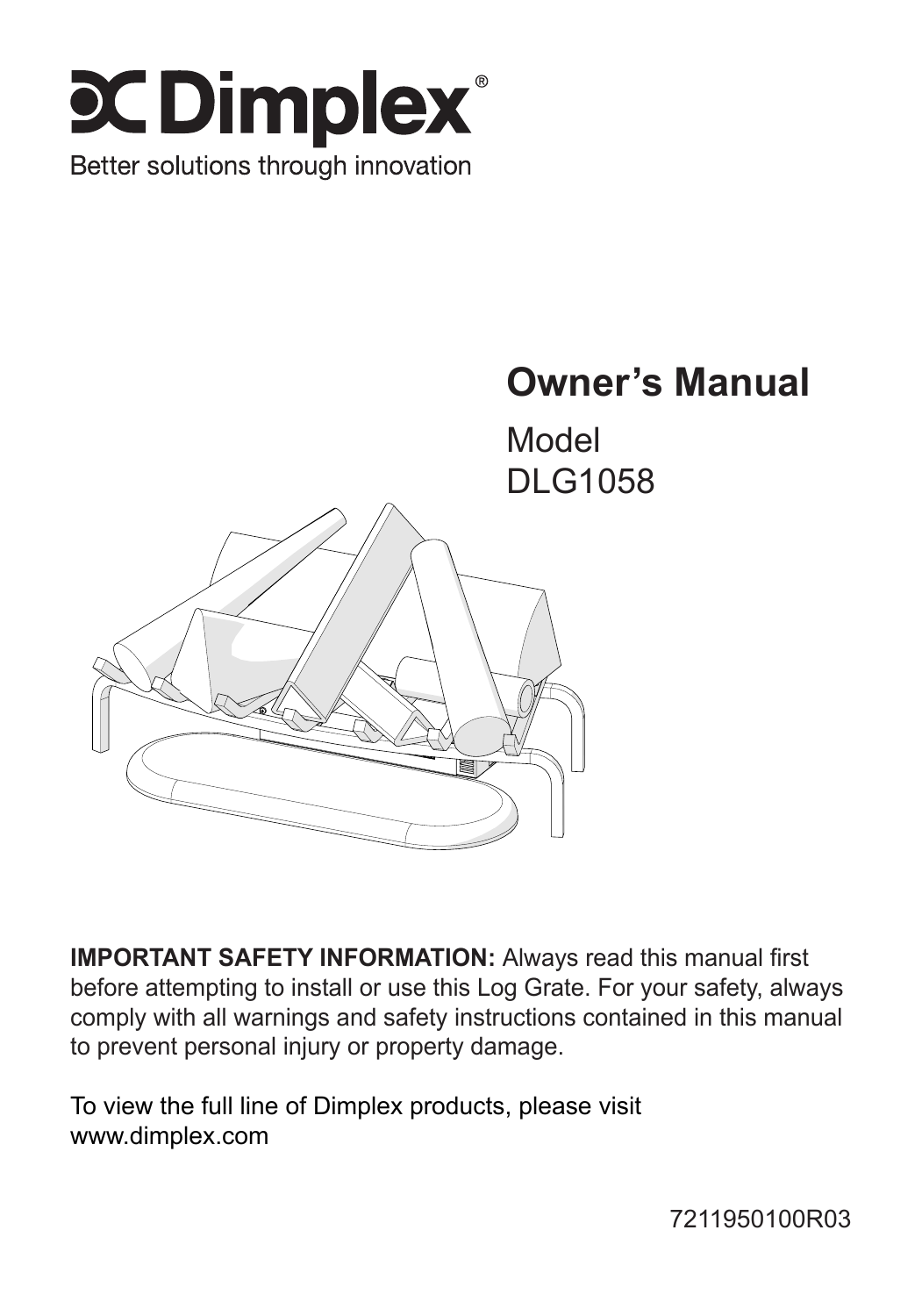## **Table of Contents**

| Welcome & Congratulations. 3 |  |
|------------------------------|--|
| IMPORTANT INSTRUCTIONS 4     |  |
|                              |  |
| X Log Grate Installation 10  |  |
|                              |  |
|                              |  |
|                              |  |
|                              |  |

Always use a qualified technician or service agency to repair this Log Grate.

- ! **NOTE:** Procedures and techniques that are considered important enough to emphasize.
- **A** CAUTION: Procedures and techniques which, if not carefully followed, will result in damage to the equipment.
- **Warning:** Procedures and techniques which, if not carefully followed, will expose the user to the risk of fire, serious injury, or death.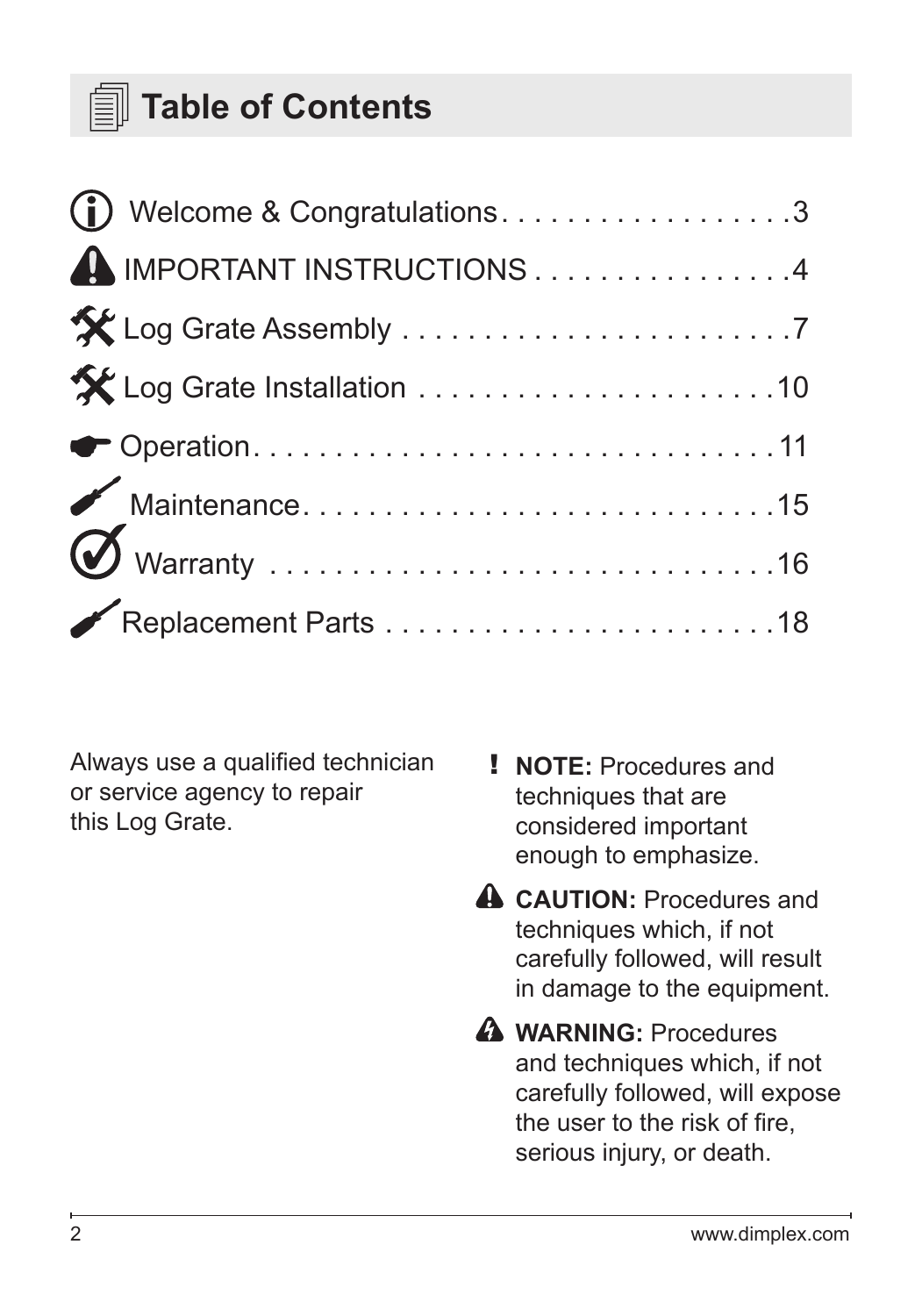# **Welcome & Congratulations**

Thank you and congratulations for choosing to purchase an Electric Log Grate from Dimplex, the world leader in electric fireplaces.

## **Please carefully read and save these instructions.**

**A CAUTION:** Read all instructions and warnings carefully before starting installation. Failure to follow these instructions may result in a possible electric shock, fire hazard and will void the warranty.

Please record your model and serial numbers below for future reference: model and serial numbers can be found on the Model and Serial Number Label of your Log Grate.

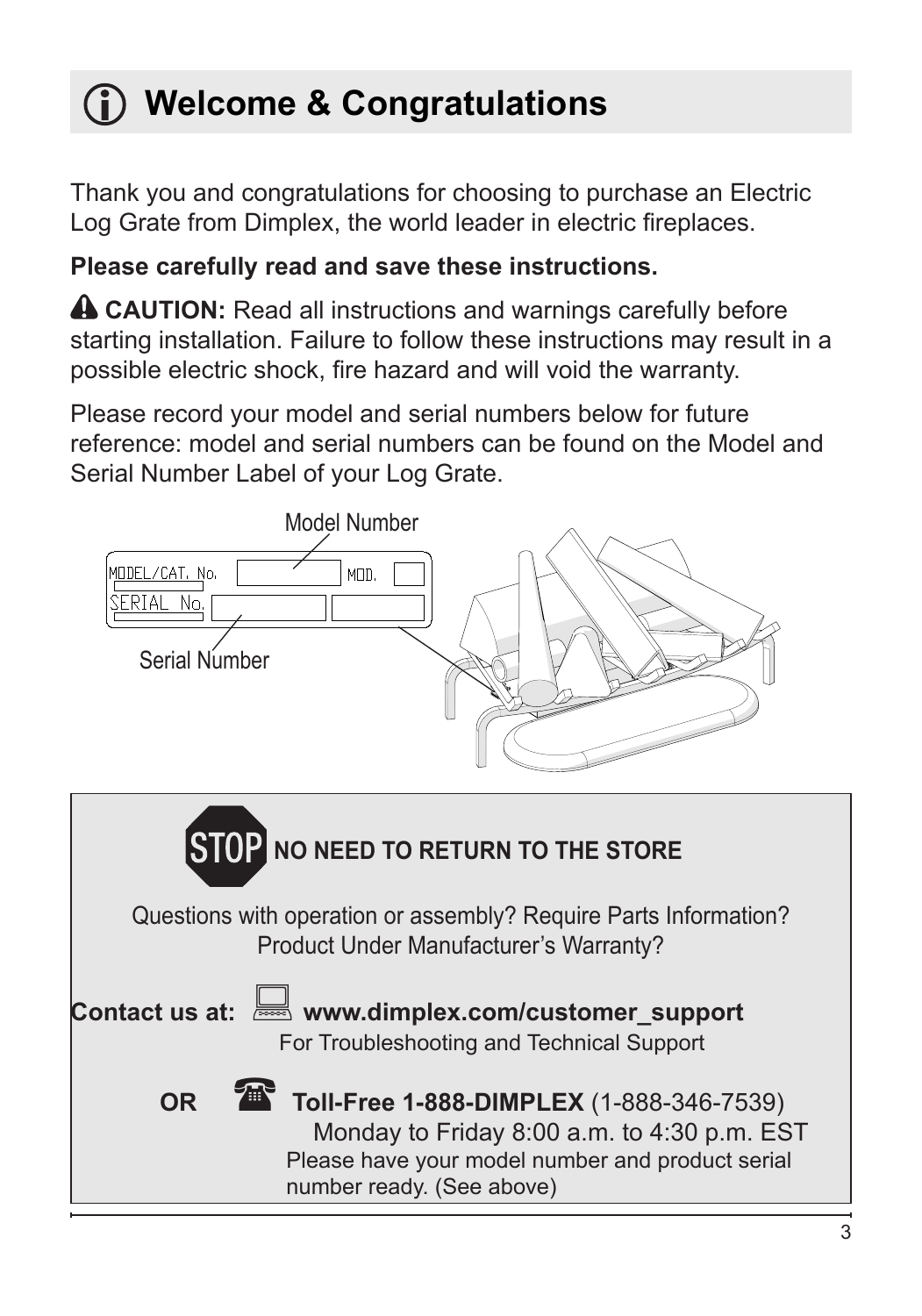# **Important Instructions**

When using electrical appliances, basic precautions should always be followed to reduce the risk of fire, electric shock, and injury to persons, including the following:

① Read all instructions before using the Log Grate.

② The heater is hot when in use. To avoid burns, do not let bare skin touch hot surfaces. The trim around the heater outlet becomes hot during heater operation. Keep combustible materials, such as furniture, pillows, bedding, papers, clothes, and curtains at least 3 feet (0.9m) from the front of the unit.

 $(3)$  Extreme caution is necessary when any heater is used by or near children or invalids and whenever the unit is left operating and unattended.

④ Always unplug the Log Grate when not in use.

⑤ Do not operate any unit with a damaged cord or plug, or if the heater has malfunctioned, or if the Log Grate has been dropped or damaged in any manner. Return heater to authorized service facility for examination, electrical

or mechanical adjustment, or repair.

⑥ Do not use outdoors.

⑦ The Log Grate is not intended for use in bathrooms, laundry areas and similar indoor locations. Never locate heater where it may fall into a bathtub or other water container.

⑧ Do not run the cord under carpeting. Do not cover cord with throw rugs, runners, or the like. Arrange cord away from traffic area and where it will not be tripped over.

⑨ To disconnect the unit, turn the controls off, then remove the plug from the outlet.

⑩ Do not insert or allow foreign objects to enter any ventilation or exhaust opening as this may cause an electric shock or fire, or damage to the heater.

 $(1)$  To prevent a possible fire, do not block air intake or exhaust in any manner. Do not use on soft surfaces, like a bed, where openings may become blocked.

⑫ All electrical heaters have hot and arching or sparking parts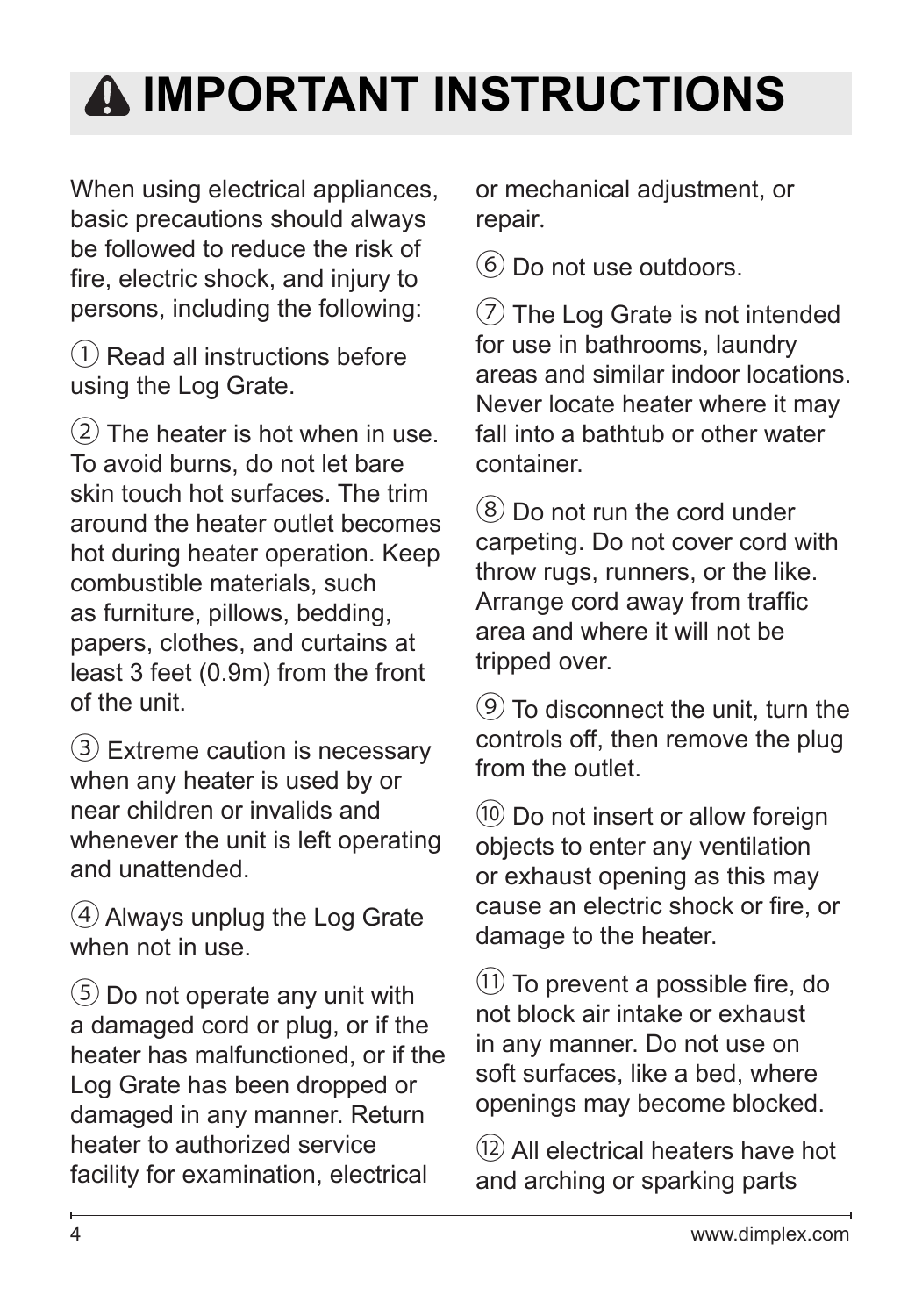# **Important Instructions**

inside. Do not use in areas where gasoline, paint, or flammable liquids are used or stored or where the unit will be exposed to flammable vapors.

⑬ Do not modify the Log Grate. Use it only as described in this manual. Any other use not recommended by the manufacturer may cause fire, electric shock or injury to persons.

 $(14)$  To reduce the risk of electric shock, this appliance has a polarized plug (one blade is wider than the other). This plug will fit in a polarized outlet only one way. If the plug does not fit fully in the outlet, reverse the plug. If it still does not fit, contact a qualified electrician to install the proper outlet. Do not change the plug in any way. Avoid the use of an extension cord. Plug the cord directly into an appropriate wall receptacle.

⑮ Do not burn wood or other materials in the Log Grate.

⑯ Always use a certified electrician should new circuits or outlets be required.

⑰ Always use properly grounded, fused and polarized outlets.

⑱ Disconnect all power supply before performing any cleaning, maintenance or relocation of the unit.

⑲ When transporting or storing the unit and cord, keep in a dry place, free from excessive vibration and store so as to avoid damage.

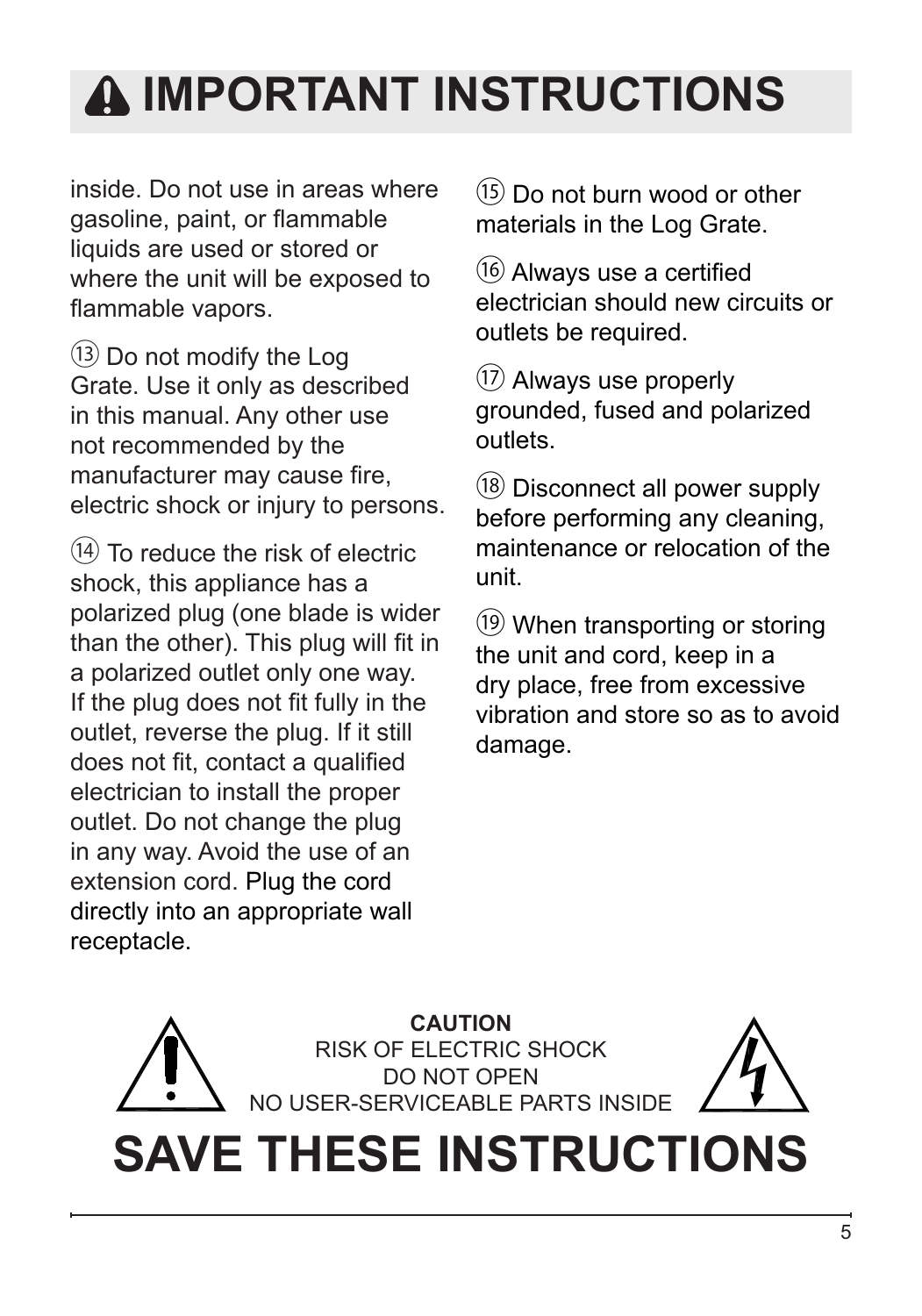# **Important Instructions**

**A CAUTION:** This equipment has been tested and found to comply with the limits for Class B digital device, pursuant to part 15 of the FCC Rules. These limits are designed to provide reasonable protection against harmful interference in a residential installation. This equipment generates, uses and can radiate radio frequency energy and, if not installed and used in accordance with the instructions, may cause harmful interference to radio or television reception, which can be determined by turning the equipment off and on, the user is encouraged to try to correct the interference by one or more of the following measures:

- Reorient or relocate the receiving antenna.
- Increase the separation between the equipment and the receiver.
- Connect the equipment into an outlet on a circuit different from that to which the receiver is connected.
- Consult the dealer or an experienced radio/TV technician for help.

Operation is subject to the following two conditions: (1) this device may not cause interference and (2) this device must accept any interference, including interference that may cause undesired operation of the device.

 **WARNING:** Remote control contains small batteries. Keep away from children. If swallowed, seek medical attention immediately.

**A** WARNING: Do not install battery backwards, charge, put in fire or mix with used or other battery types - may explode or leak causing injury.

! **NOTE:** Changes or modifications not expressly approved by the party responsible for compliance could void user's authority to operate the equipment.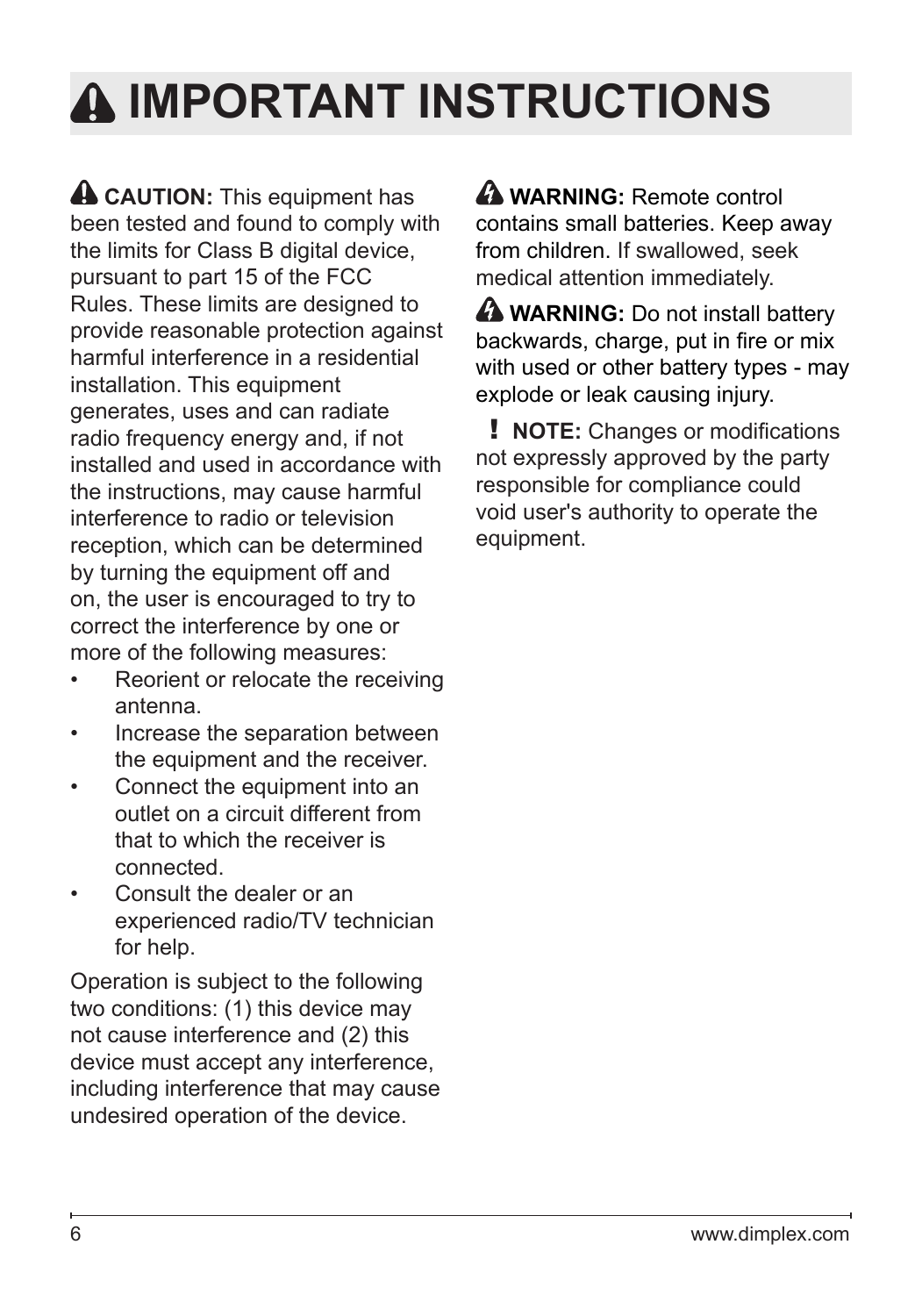# **Log Grate Assembly**

**A CAUTION: Handle logs** carefully, they are fragile and can easily crack or break, if dropped.

Each log is a separate component that needs to be placed on the grate. Position each log so that the hook and loop dot on the backside of the log lines up with the corresponding hook and loop pad on the Log Grate. These pads assist with securing the logs to the grate.

Each of the logs contain LED lights to create a flickering effect. During assembly, each log requires the electrical connectors on the log and grate to be connected as they are being placed. In some cases, these wires will need to have tie wraps added to prevent the wires from being seen after final assembly.

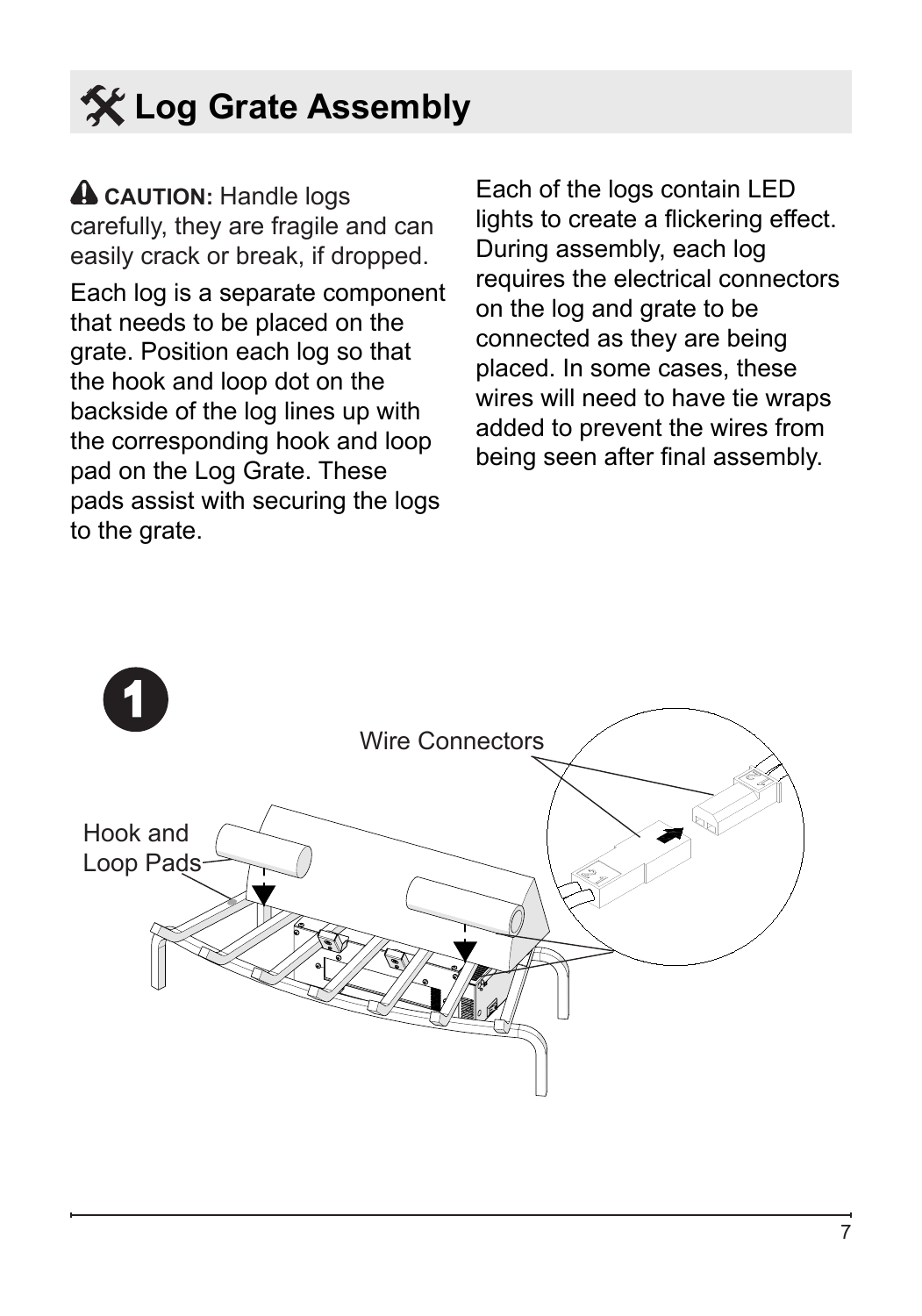# **Log Grate Assembly** 4 3 2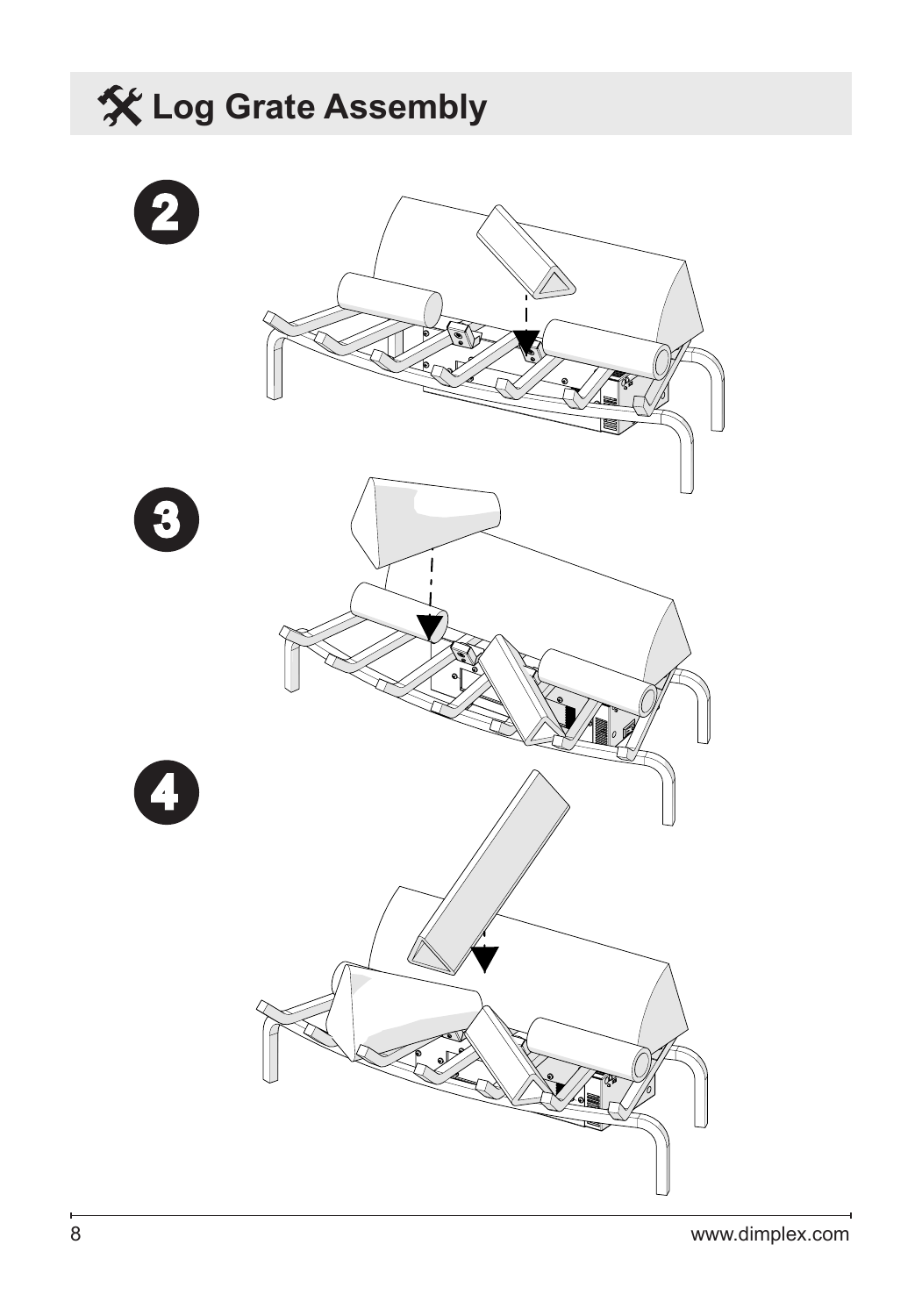# **Log Grate Assembly**

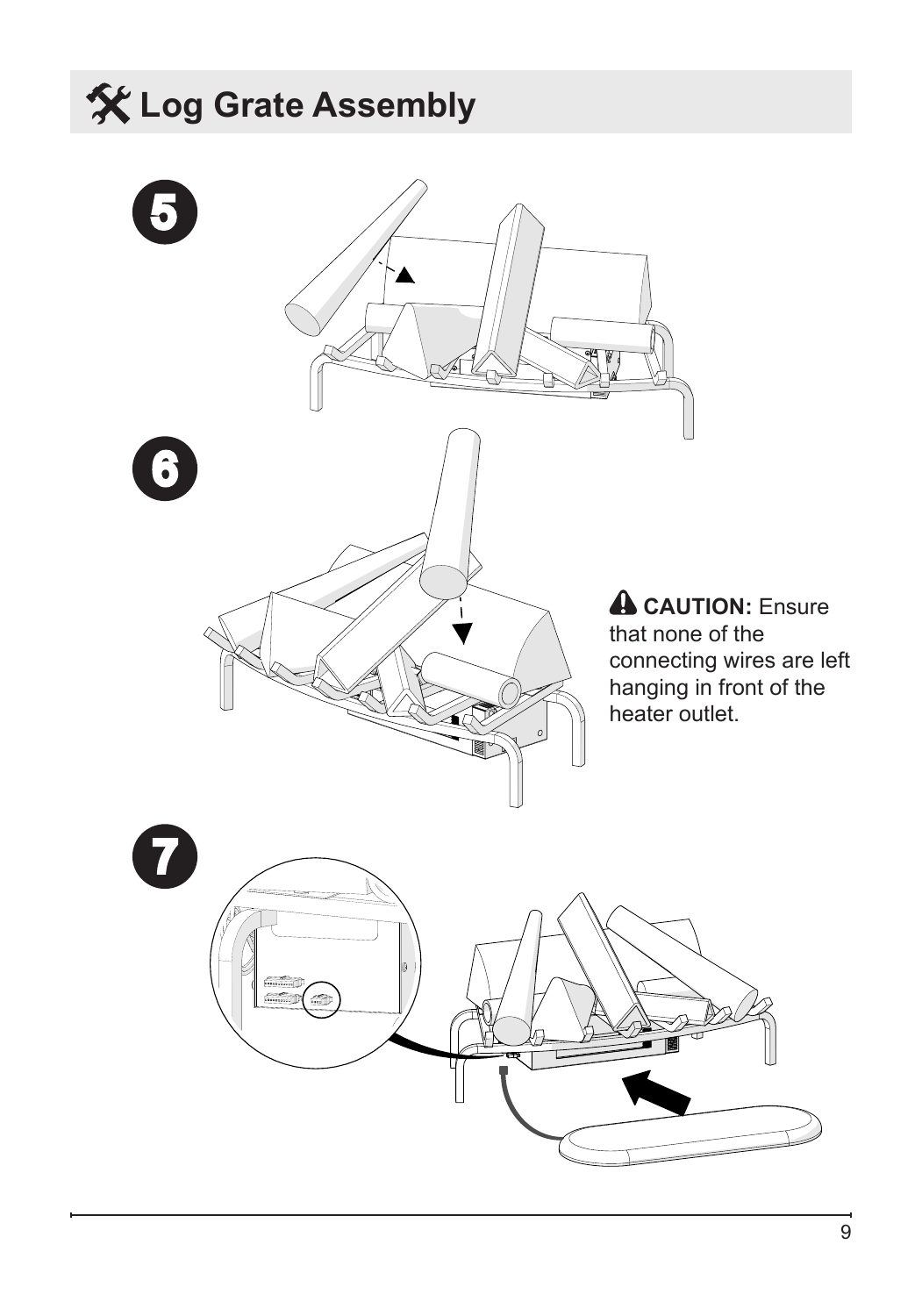# **Log Grate Installation**

! **NOTE:** A 15amp, 120 volt circuit is required. A dedicated circuit is preferred but not essential in all cases. A dedicated circuit will be required if, after installation, the circuit breaker trips or fuse blows on a regular basis when the heater is operating. Additional appliances on the same circuit may exceed the current rating of the circuit breaker.

**Warning:** Ensure the power cord is not installed so that it is pinched or against a sharp edge and ensure that the power cord is stored or secured to avoid tripping or snagging to reduce the risk of fire, electric shock or injury to persons.

Construction and electrical outlet wiring must comply with local building codes and other applicable regulations to reduce the risk of fire, electric shock and injury to persons.

Do not attempt to wire your own new outlets or circuits. To reduce the risk of fire, electric shock or injury to persons, always use a licensed electrician.

- 1. Make sure the units On/ Off switch is switched OFF (refer to operating instruction section).
- 2. Plug the unit into a 15 Amp/ 120 volt outlet.

! **NOTE:** For optimal flame projection, it is recommended that the unit be placed 4" (10.2 cm) from the back of the mantel.

The addition of a mesh spark screen in front of the Log Grate and Fireplace tools can be used to complete the look of your hearth.

To enhance the look of the Log Grate, further, non-toxic materials such as cat litter and/or lava rock to replicate the look of ashes and embers, can also be used.

 **CAUTION:** We do not recommend the use of additional decorative material in homes with young children or pets where these materials could be a choking hazard.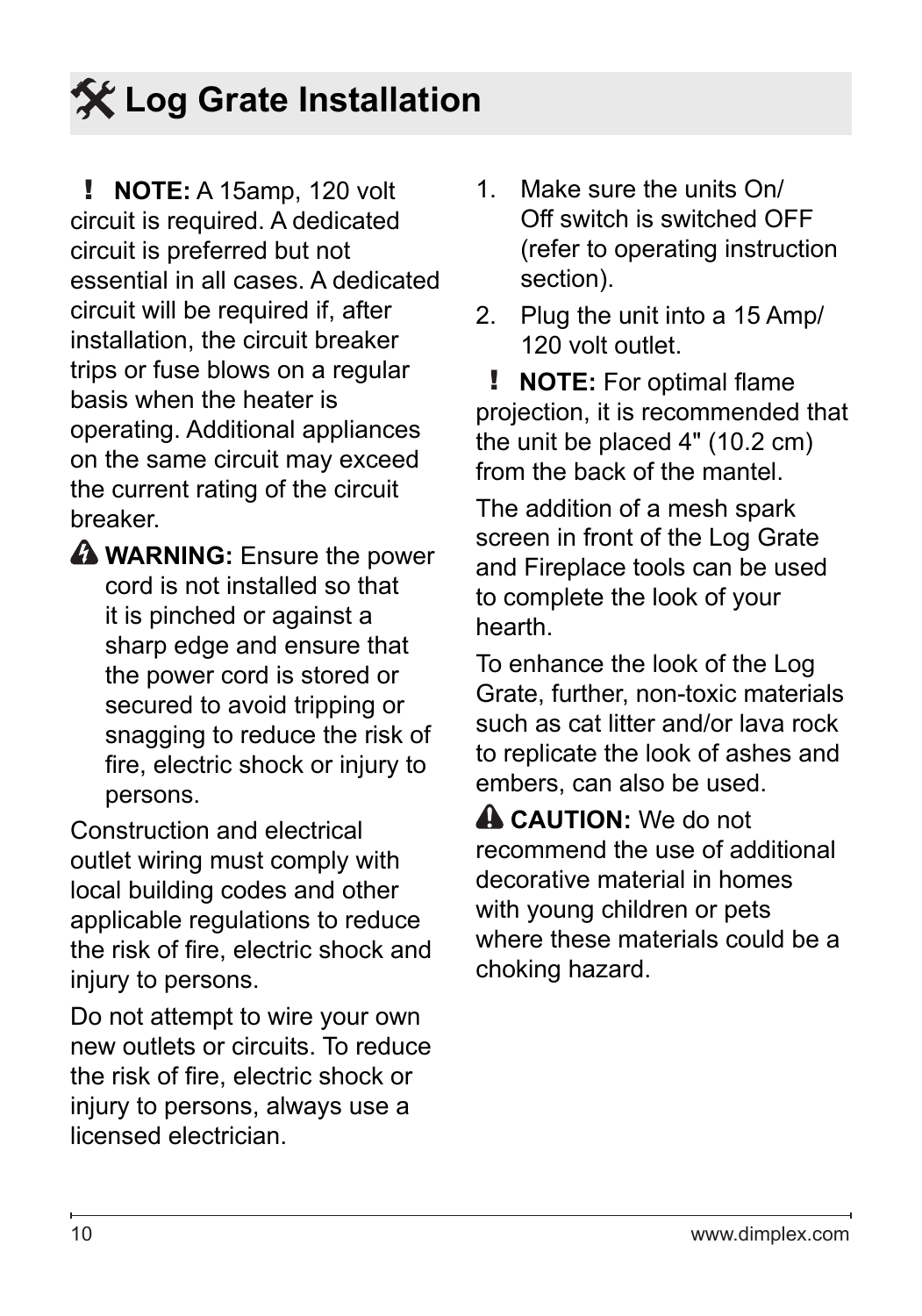

The manual controls for the Log Grate are located in the front right side. (Figure 1)

## **A. On/Off Switch**

Supplies power to the 2-Position Switch.

### **B. 2-Position Switch**

The 2-Position Switch toggles the unit between Manual Operation and Remote Operation.

- **Remote (Front Position):** The unit is operated with the remote control.
- **Manual (Back Position): The** unit operates with the flames, logs and ember bed. When the manual control is in the **Manual** position the heater does not run.
- ! **NOTE:** When the manual control switch is in the **Manual**  position, the Log Grate unit will not operate with the remote control.

## **C. Initialization Button**

Used to synchronize the supplied remote control with the Log Grate.

## **Resetting the Temperature Cutoff Switch**

Should the heater overheat, an automatic cutout will turn the heater off and it will not come back on without being reset. It can be reset by switching the On/ Off Switch to Off and waiting 5 minutes before switching the unit back on.

**A CAUTION:** If you need to continuously reset the heater, unplug the unit and call Dimplex North America Limited at 1-800-668-6663.

## **Remote Control**

The remote control has a range of approximately 50 feet (15.25 m), it does not have to be pointed at the Log Grate and can pass through most obstacles (including walls). It is supplied with 243 independent frequencies to prevent interference with other units.

#### **Battery Installation**

1. Depress tab on the battery cover on the back of the remote control and remove battery cover.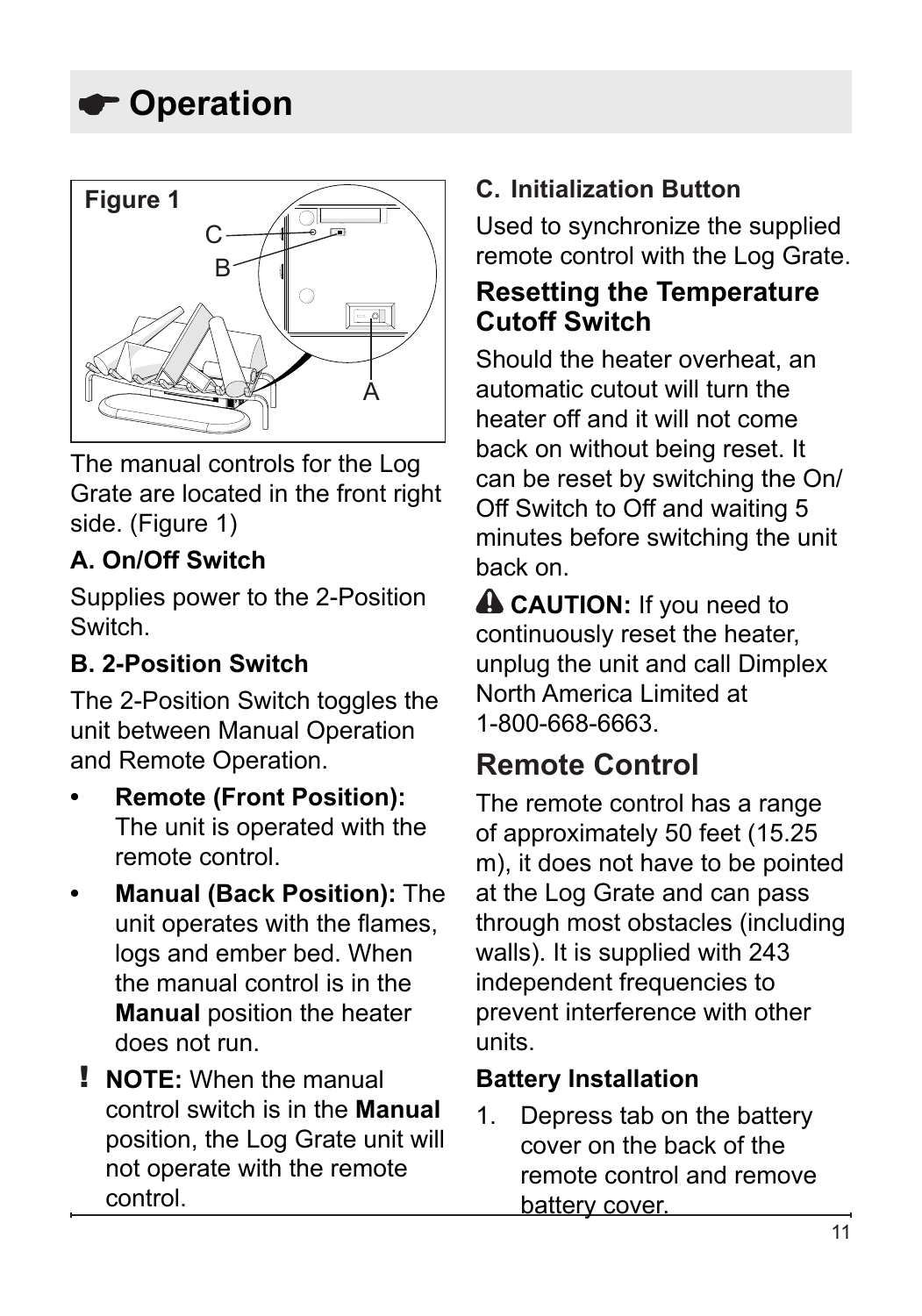- 2. Install two (2) AAA batteries into the remote control (included).
- 3. Ensure Child Lock is in the "unlocked" position (Figure 2).
- 4. Replace the battery cover.
	- ! **NOTE:** When the "**BAT**" symbol is present on the remote control it is recommended to replace the batteries promptly, to maintain full functionality of the remote/ Log Grate. The remote control has a battery backup time of only several hours.



## **Remote Control Initialization/ Reprogramming**

- 1. Plug cord into 120 Volt wall outlet.
- 2. Ensure the On/Off Switch  $(Figure 1A)$  (ON) position.
- 3. Set the 2-Position Switch (Figure 1B) to the **Remote** position (front position).
- 4. Press and hold the Initialization Button on the unit (Figure 1C).



- 5. While holding the Initialization Button, press the Flame/ Heat  $On/Off$  button on the remote control.
- 6. Release the Initialization Button on the unit.
- 7. Press the Flame/Heat On/Off button  $\odot$  to turn the Flame/ Heat function On.

## **Frequency Interference**

If the Log Grate does not respond properly to the remote control, the remote operating frequency may have to be reset. The remote control can send another frequency code to the remote control receiver to eliminate interference.

1. Simultaneously press the "**Temperature Down**" button and the "**Flame Speed**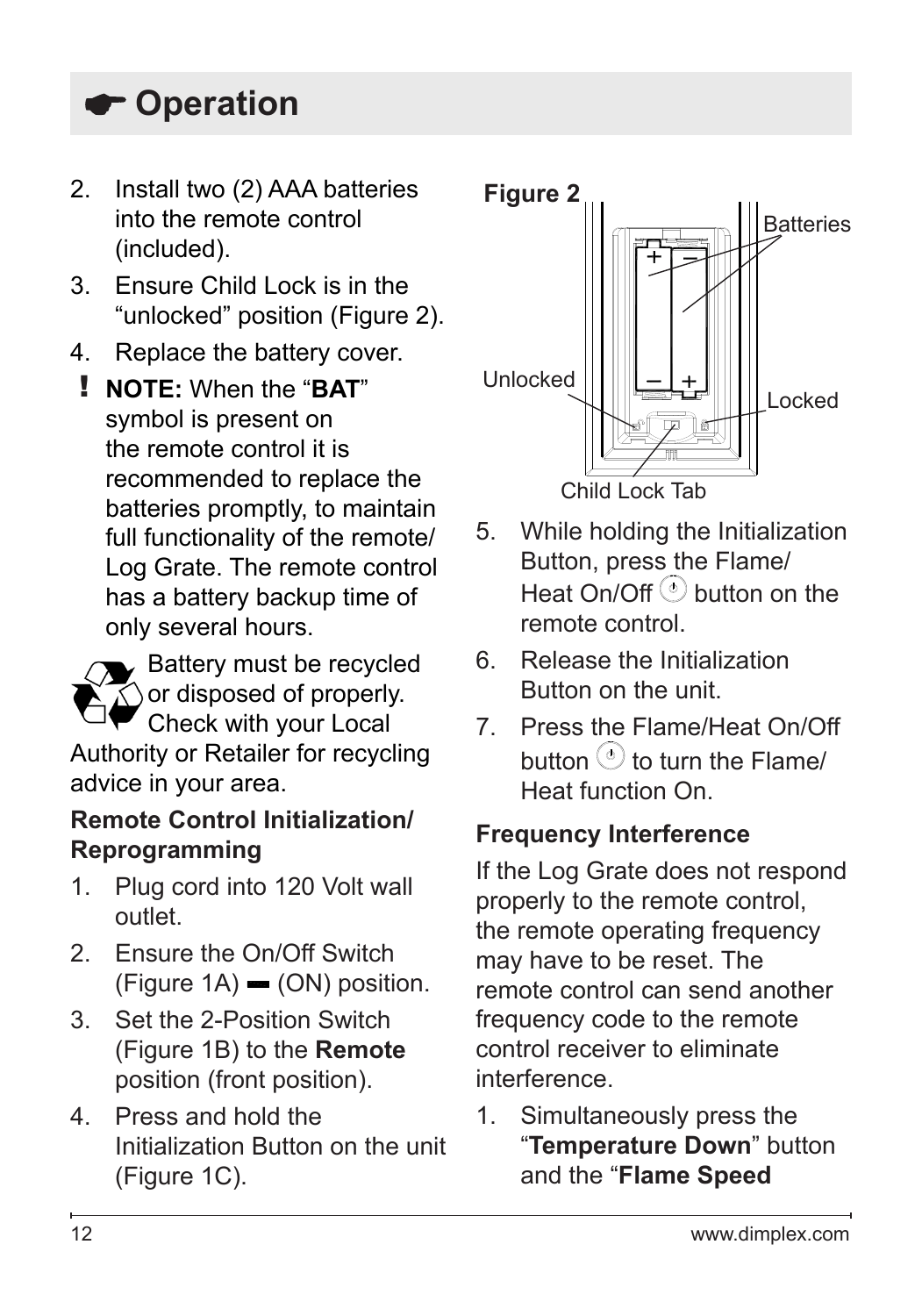## **Figure 3 - Remote Control Functions**

- A. Room Temperature
- B. Set Temperature
- C. Light Dimmer
- D. Flame Speed Control<br>E. Sleen Timer
- E. Sleep Timer<br>E. Elame & Hes
- Flame & Heat On/Off
- G. Temperature Down
- H. Temperature Up
- I. Light Dimmer Down
- J. Light Dimmer Up
- K. Flame Speed Down
- L. Flame Speed Up
- M. Sleep Timer Down<br>N. Sleep Timer Un
- Sleep Timer Up

**Down**" button on the remote control (Figure 3).

- 2. "**COD**" will appear in place of the sleep timer digits.
- 3. Release the "**Temperature Down**" button and the "**Flame Speed Down**" button.
- 4. Press the Initialization Button on the unit (Figure 1C).
- 5. Press the Flame/Heat On/  $Off$  Button  $\odot$  button on the remote.

Your remote will now have a different frequency communicating with the Log Grate.



## **Remote Control Functions**

(All letter references are to Figure 3)

## **B. Set Temperature**

Press **F** button ( $\odot$ ) to turn Log Grate on.

Press **H** to raise the thermostat.

Press **G** to lower the thermostat.

Press both **H** and **G** to change °F to °C.

## **C. Light Dimmer**

Press the  $F$  button  $($ ) to turn the Flame/Heat on.

Repeatedly press the **J** or **I** button to decrease or increase the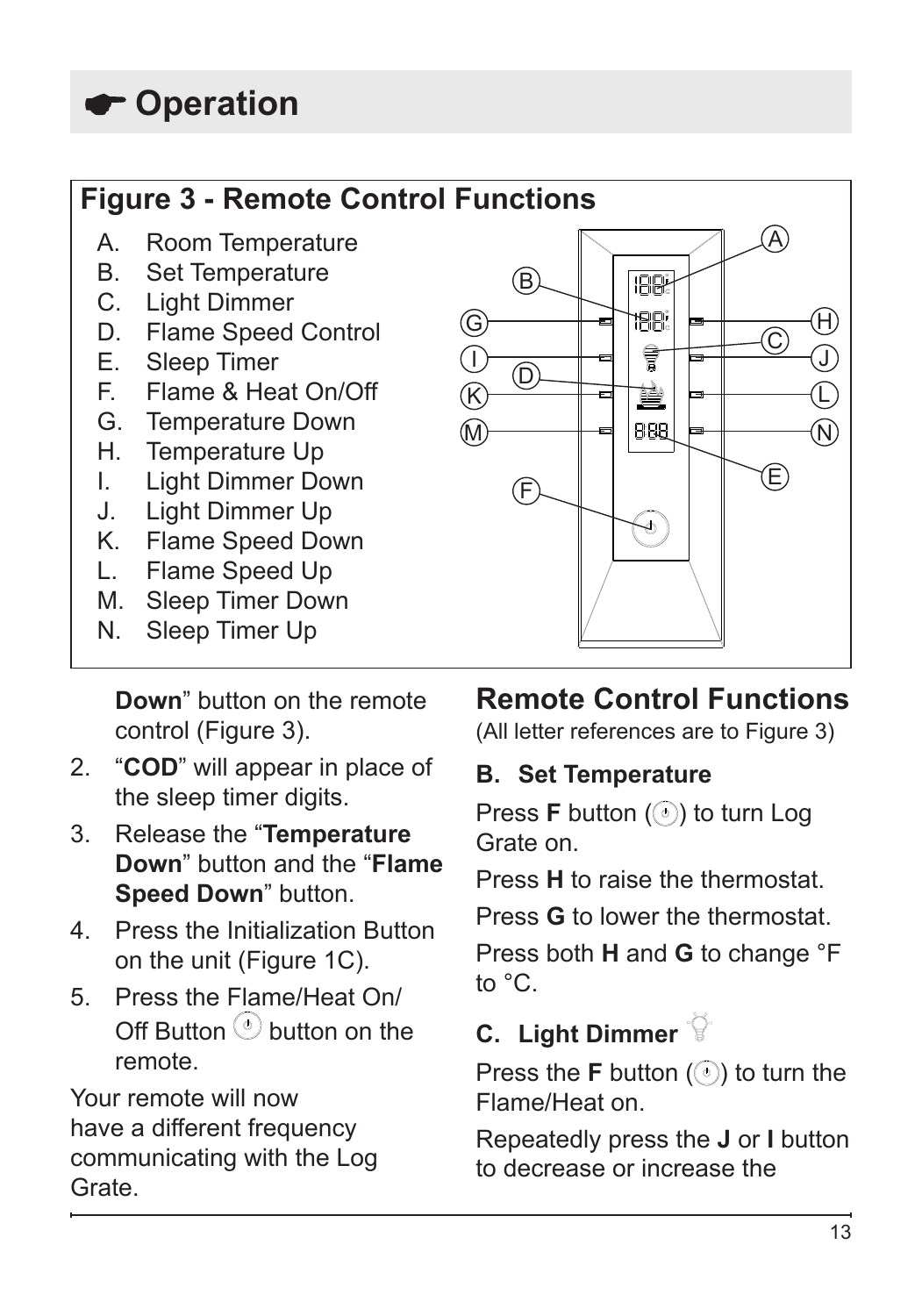brightness of the up lights.

## **D. Flame Speed**

Press the **F** button ( $\odot$ ) to turn the Flame/Heat on.

Press the **L** button to increase the speed of the flame.

Press the **K** to decrease the speed of the flame.

## **E. Sleep Timer**

The Sleep Timer automatically shuts off the Log Grate after a preset time (from 30 minutes to 8 hours).

Press the **F** button  $(\odot)$  to turn the Log Grate on.

To set the sleep timer press the **N** button.

Set the timer from 30 minutes through 8 hours. The Log Grate will automatically turn off when the sleep timer reaches zero (0) minutes.

The Sleep Timer can be cancelled at any time by pressing the **M** button repeatedly until the sleep timer displays nothing.

**WARNING:** Disconnect power before attempting any maintenance or cleaning to reduce the risk of fire, electric shock or damage to persons.

## **F. Flame & Heat On/Off Button**

Press the **F** button  $(\odot)$  to turn the Flame/Heat function on. When **B** is higher then **A** the heat will come on. To turn the heat off, lower the **B** so that it's setting is lower then the **A**. The default temperature setting is 72°F (22°C).

! **NOTE:** When using the remote control the heater runs on a thermostat. Press the **H** or **G** buttons to adjust the set temperature. Once the desired set temperature is reached the heater will turn off. The heater will cycle on and off to maintain the desired set temperature.

**Child Lock** (Figure 2)

- 1. Depress tab on the battery cover on the back of the remote control and remove the battery cover.
- 2. Move **Child Lock** tab to the right to lock the remote control.
- 3. Move **Child Lock** tab back to the left to unlock the remote control.
- 4. Replace the battery cover.

! **NOTE:** To temporarily unlock the remote control press (in order)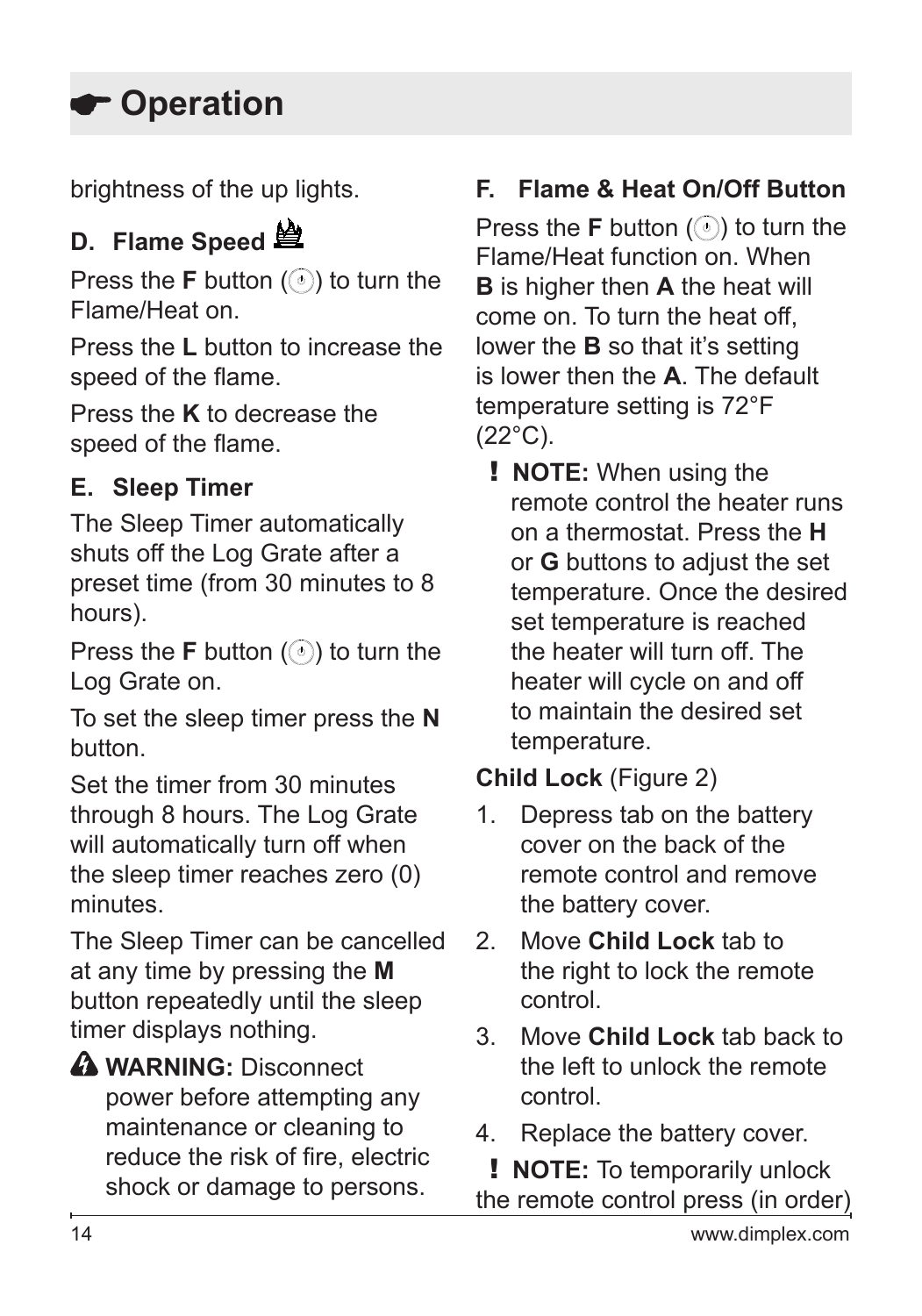### **G** then **H** then **I**.

When the remote control's backlight is illuminated the **Child Lock** is bypassed. When the backlight is off the **Child Lock** is re-activated.



**Warning:** Disconnect power before attempting any maintenance or cleaning to reduce the risk of fire, electric shock or damage to persons.

## **Log Grate Surface Cleaning**

Use warm damp cloth only to clean surfaces of the Log Grate. Do not use abrasive cleaners.

## **Servicing**

An authorized service representative should perform any servicing.



**CAUTION** RISK OF ELECTRIC SHOCK DO NOT OPEN NO USER-SERVICEABLE PARTS INSIDE

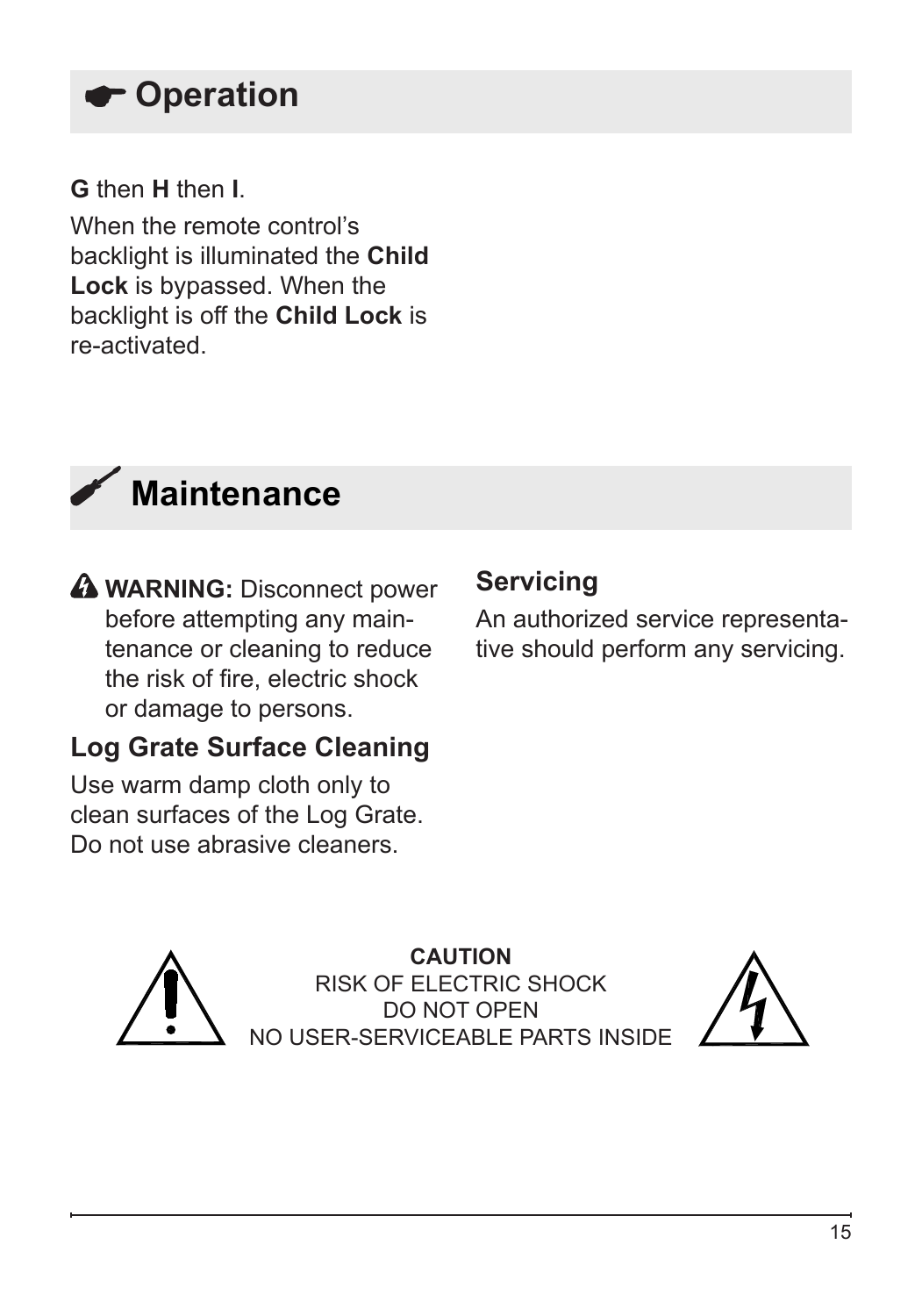

#### **ONE YEAR LIMITED WARRANTY**

#### *Products to which this limited warranty applies*

This limited warranty applies to your newly purchased Dimplex Electric Log Grate. This limited warranty applies only to purchases made in any province of Canada except for Yukon Territory, Nunavut, or Northwest Territories or in any of the 50 States of the USA (and the District of Columbia) except for Hawaii and Alaska. This limited warranty applies to the original purchaser of the product only and is not transferable.

#### *Products excluded from this limited warranty*

Light bulbs are not covered by this limited warranty and are the sole responsibility of the owner/purchaser. Products purchased in Yukon Territory, Nunavut, Northwest Territories, Hawaii, or Alaska are not covered by this limited warranty. Products purchased in these States, provinces, or territories are sold AS IS without warranty or condition of any kind (including, without limitation, any implied warranties or conditions of merchantability or fitness for a particular purpose) and the entire risk of as to the quality and performance of the products is with the purchaser, and in the event of a defect the purchaser assumes the entire cost of all necessary servicing or repair.

#### *What this limited warranty covers and for how long*

Products covered by this limited warranty have been tested and inspected prior to shipment and, subject to the provisions of this warranty, Dimplex warrants such products to be free from defects in material and workmanship for a period of 12

months from the date of the first purchase of such product.

The limited 12 month warranty period also applies to any implied warranties that may exist under applicable law. Some jurisdictions do not allow limitations on how long an implied warranty lasts, so the above limitation may not apply to the purchaser.

#### *What this limited warranty does not cover*

This limited warranty does not apply to products that have been repaired (except by Dimplex or its authorized service representatives) or otherwise altered. This limited warranty does further not apply to defects resulting from misuse, abuse, accident, neglect, incorrect installation, improper maintenance or handling, or operation with an incorrect power source.

#### *What you must do to get service under this limited warranty*

Defects must be brought to the attention of Dimplex Technical Service by contacting Dimplex at 1-888-DIMPLEX (1-888-346- 7539), or 1367 Industrial Road, Cambridge Ontario, Canada N1R 7G8. Please have proof of purchase, catalogue/model and serial numbers available when calling. Limited warranty service requires a proof of purchase of the product.

#### *What Dimplex will do in the event of a defect*

In the event a product or part covered by this limited warranty is proven to be defective in material or workmanship during the 12 month limited warranty period you have the following rights:

• Dimplex will in its sole discretion either repair or replace such defective product or part without charge. If Dimplex is unable to repair or replace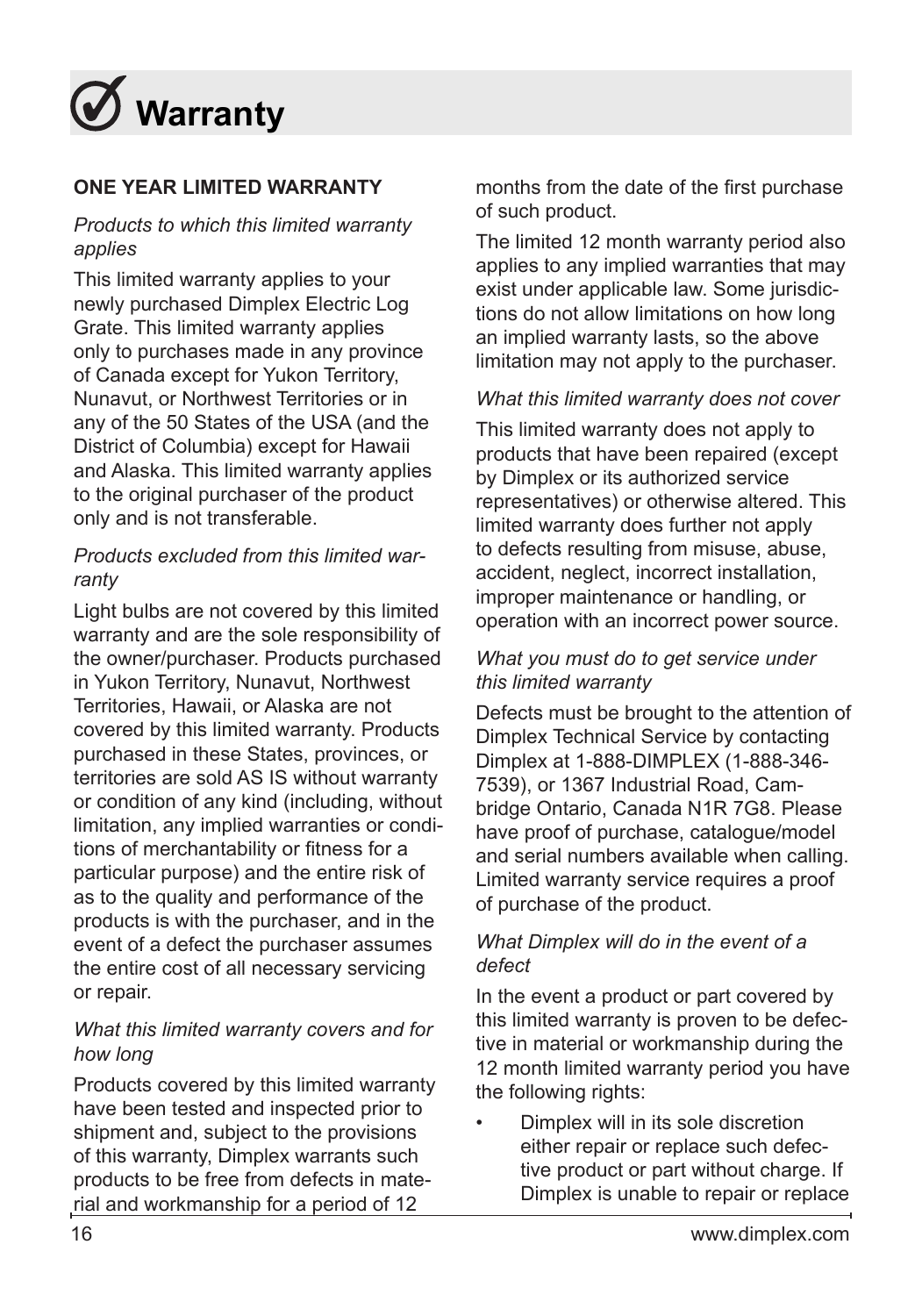

such product or part, or if repair or replacement is not commercially practicable or cannot be timely made, Dimplex may, in lieu of repair or replacement, choose to refund the purchase price for such product or part.

- Limited warranty service will be performed solely by dealers or service agents of Dimplex authorized to provide limited warranty services.
- The purchaser is responsible for removal and transportation of such product or part (and any repaired or replacement product or part) to and from the authorized dealer's or service agent's place of business.
- This limited warranty does not entitle the purchaser to on-site or in-home services. On-site or in-home services may be performed at the purchaser's specific request and expense at Dimplex's then-current rates for such services.
- Dimplex will not be responsible for, and the limited warranty services shall not include, any expense incurred for installation or removal of the product or part (or any replacement product or part) or any labour or transportation costs. Such costs shall be the purchaser's responsibility.

#### *What Dimplex and its dealers and service agents are also not responsible for:*

IN NO EVENT WILL DIMPLEX, OR ITS DIRECTORS, OFFICERS, OR AGENTS, BE LIABLE TO THE PURCHASER OR ANY THIRD PARTY, WHETHER IN CON-TRACT, IN TORT, OR ON ANY OTHER BASIS, FOR ANY INDIRECT, SPECIAL, PUNITIVE, EXEMPLARY, CONSEQUEN- TIAL, OR INCIDENTAL LOSS, COST, OR DAMAGE ARISING OUT OF OR IN CONNECTION WITH THE SALE, MAINTENANCE, USE, OR INABILITY TO USE THE PRODUCT, EVEN IF DIMPLEX OR ITS DIRECTORS, OFFICERS, OR AGENTS HAVE BEEN ADVISED OF THE POSSIBILITY OF SUCH LOSSES, COSTS OR DAMAGES, OR IF SUCH LOSSES, COSTS, OR DAMAGES ARE FORESEEABLE. IN NO EVENT WILL DIMPLEX, OR ITS OFFICERS, DIREC-TORS, OR AGENTS BE LIABLE FOR ANY DIRECT LOSSES, COSTS, OR DAMAGES THAT EXCEED THE PUR-CHASE PRICE OF THE PRODUCT.

SOME JURISDICTIONS DO NOT ALLOW THE EXCLUSION OR LIMITATION OF INCIDENTAL OR CONSEQUENTIAL DAMAGES, SO THE ABOVE LIMITATION OR EXCLUSION MAY NOT APPLY TO THE PURCHASER.

#### *How State and Provincial law apply*

This limited warranty gives you specific legal rights, and you may also have other rights which vary from jurisdiction to jurisdiction. The provisions of the United Nations Convention on Contracts for the Sale of Goods shall not apply to this limited warranty or the sale of products covered by this limited warranty.